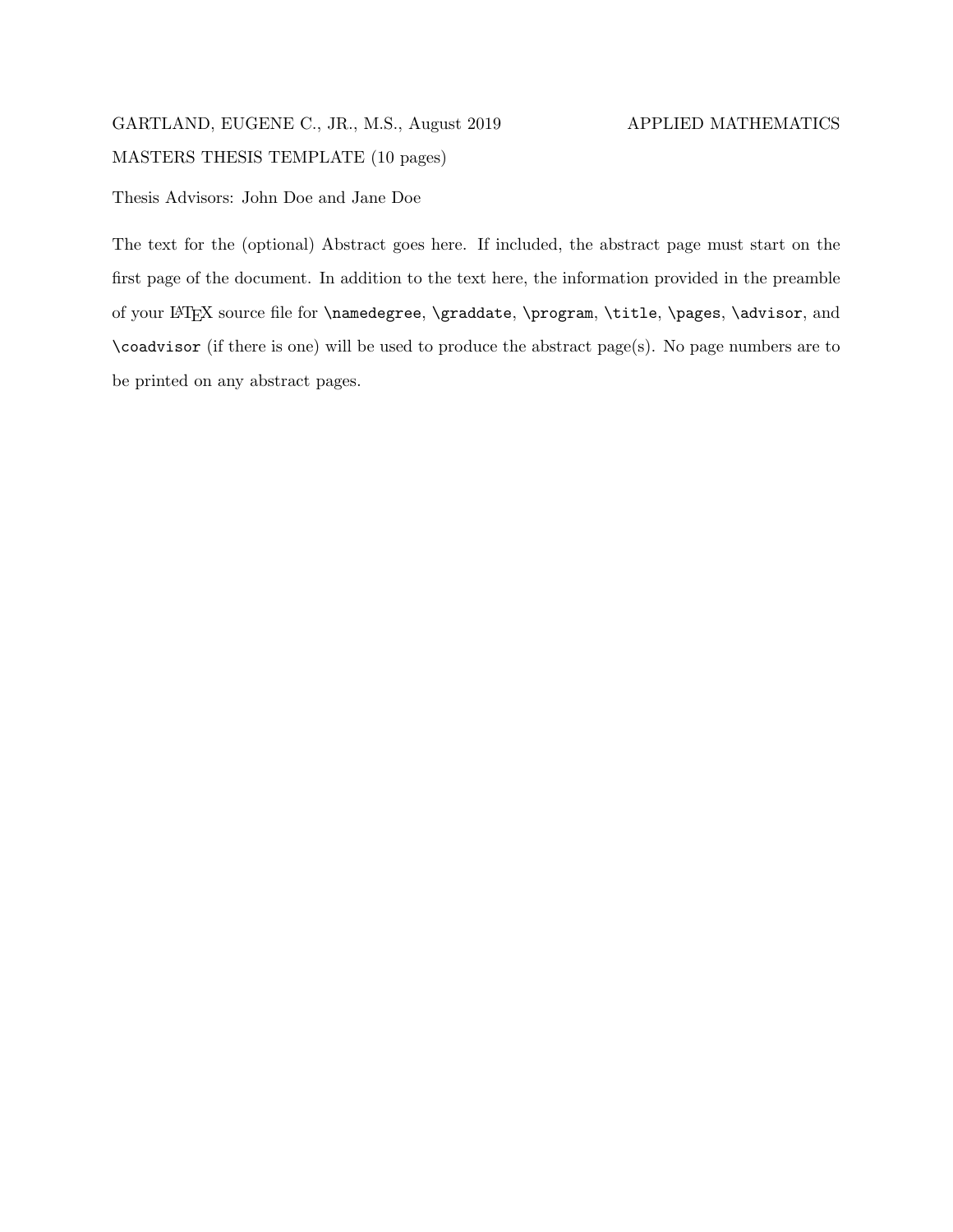### MASTERS THESIS TEMPLATE

A thesis submitted to Kent State University in partial fulfillment of the requirements for the degree of Master of Science

by

Eugene C. Gartland, Jr.

August 2019

c Copyright

All rights reserved

Except for previously published materials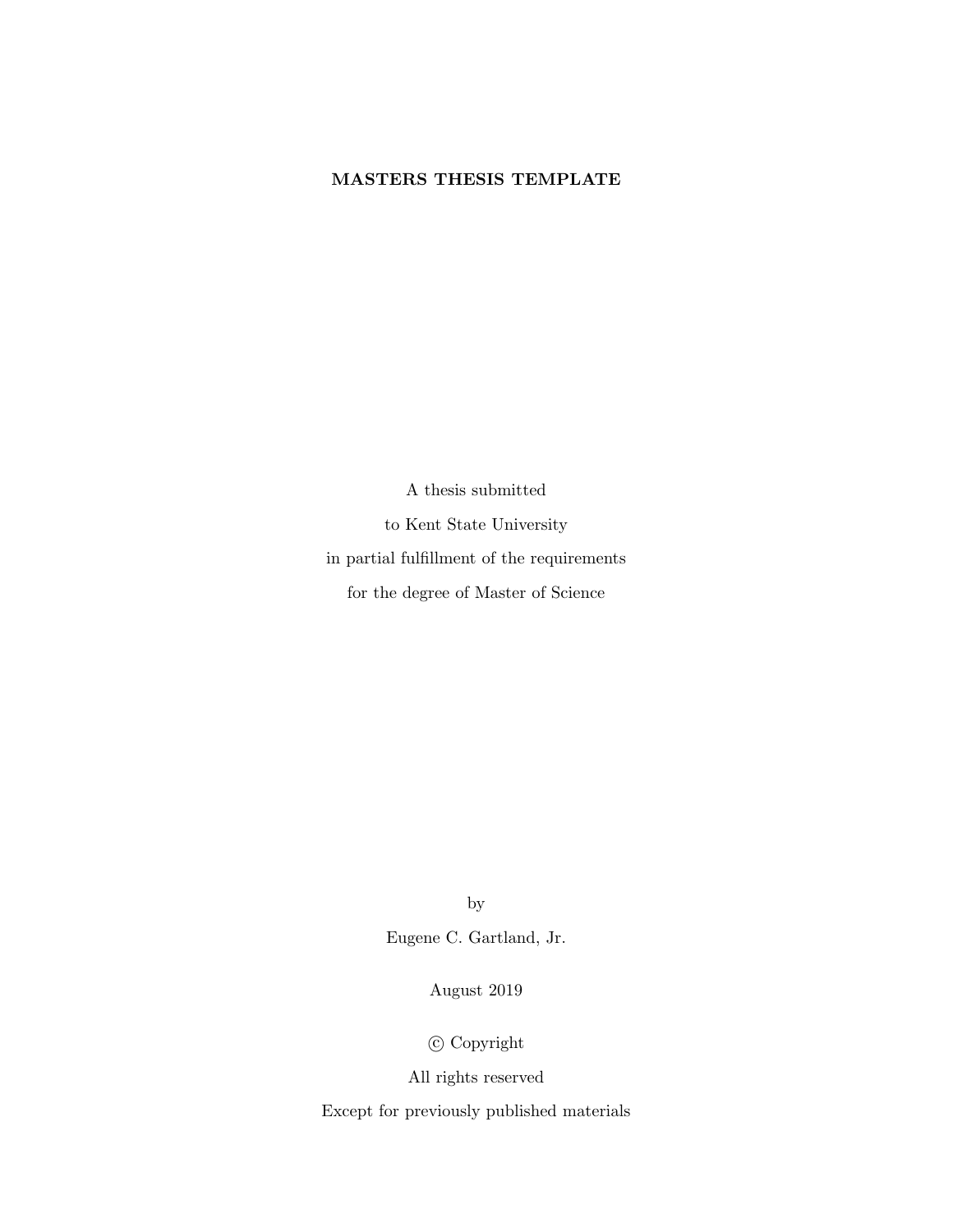Thesis written by Eugene C. Gartland, Jr. B.S., Purdue University, 1972 M.S., Kent State University, 2019

Approved by

| John Doe        | , Co-Advisor                                 |
|-----------------|----------------------------------------------|
| Jane Doe        | ., Co-Advisor                                |
| Andrew M. Tonge | , Chair, Department of Mathematical Sciences |
| James L. Blank  | ., Dean, College of Arts and Sciences        |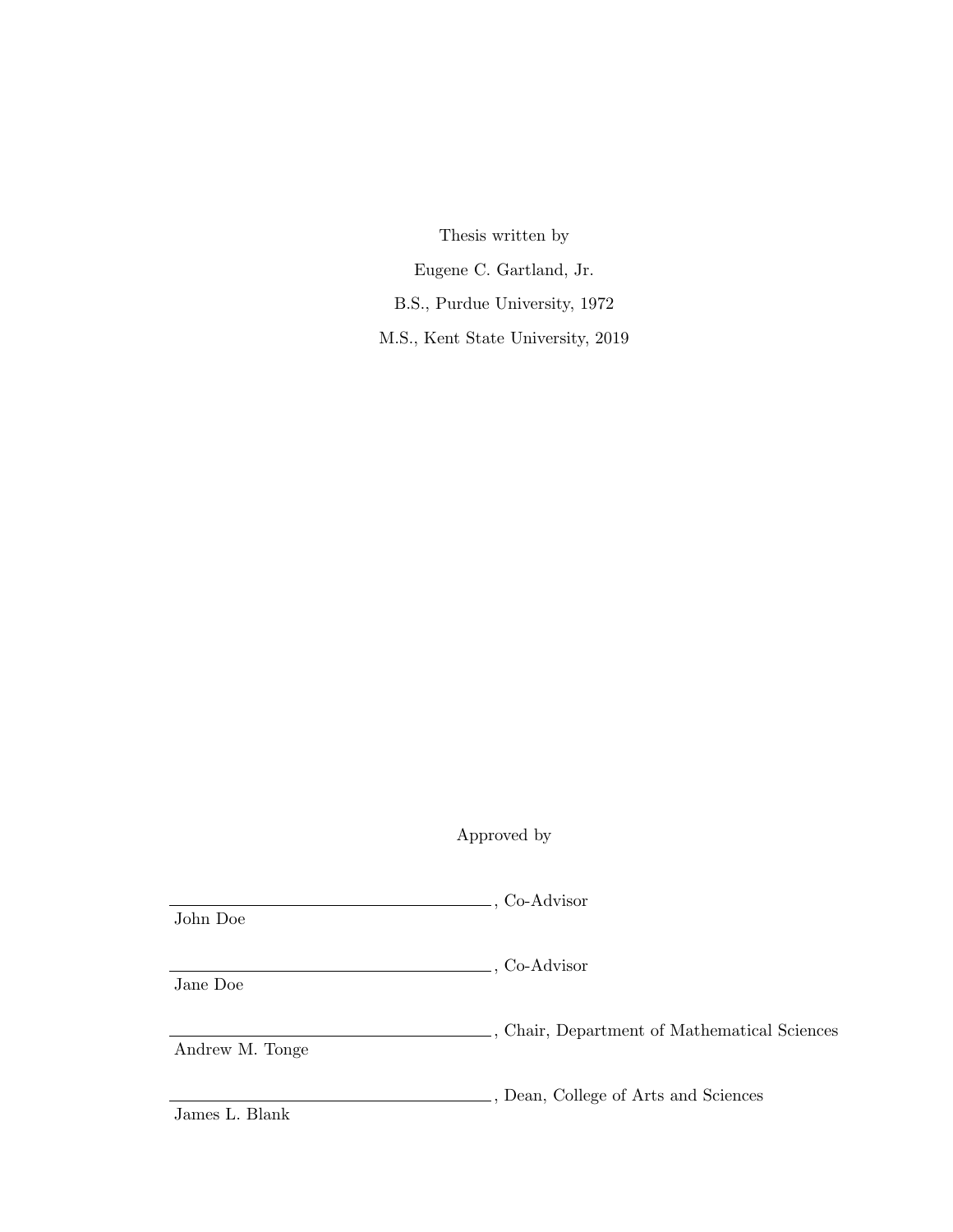# TABLE OF CONTENTS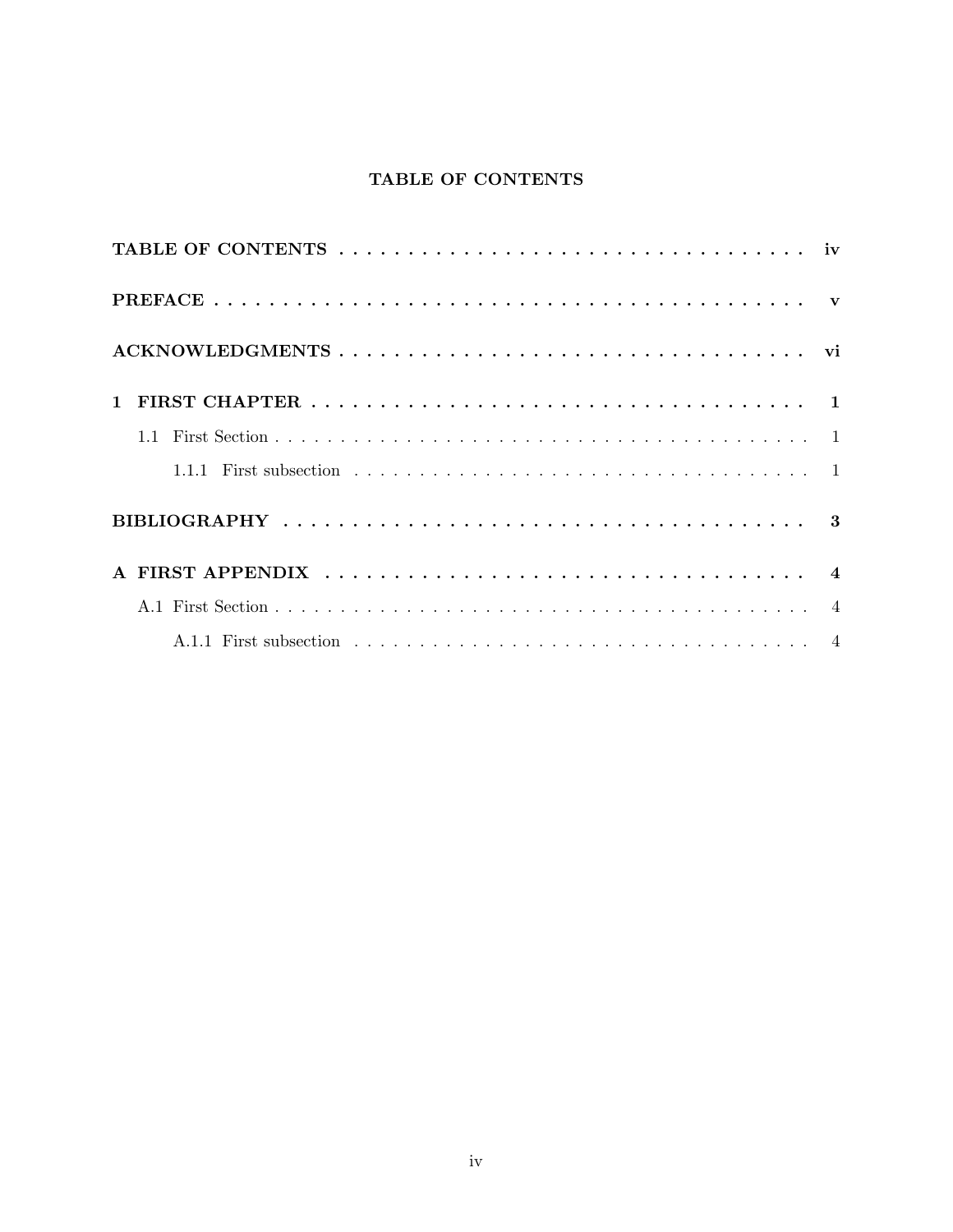## PREFACE

The (optional) Preface goes here.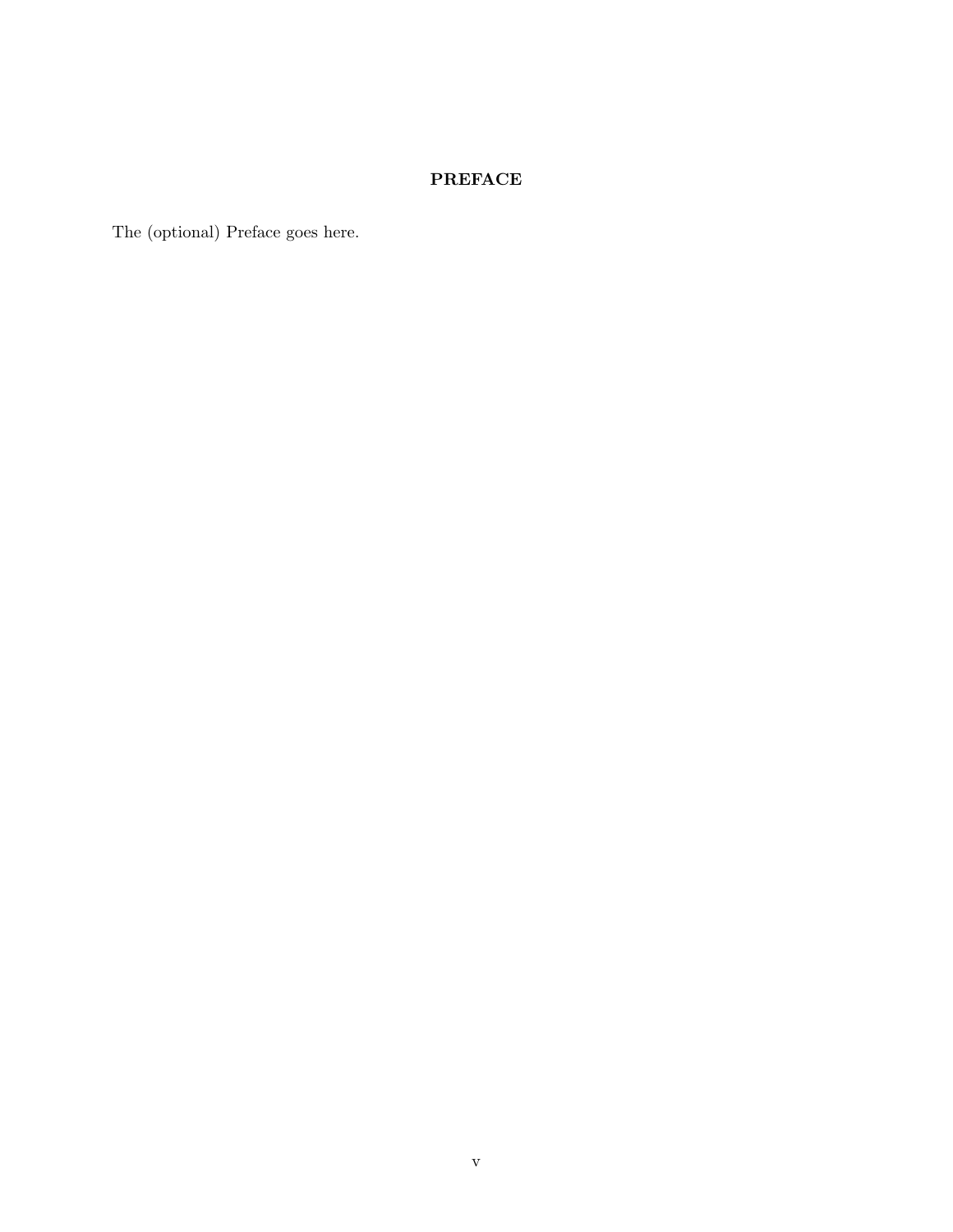### ACKNOWLEDGMENTS

The (optional) Acknowledgments go here.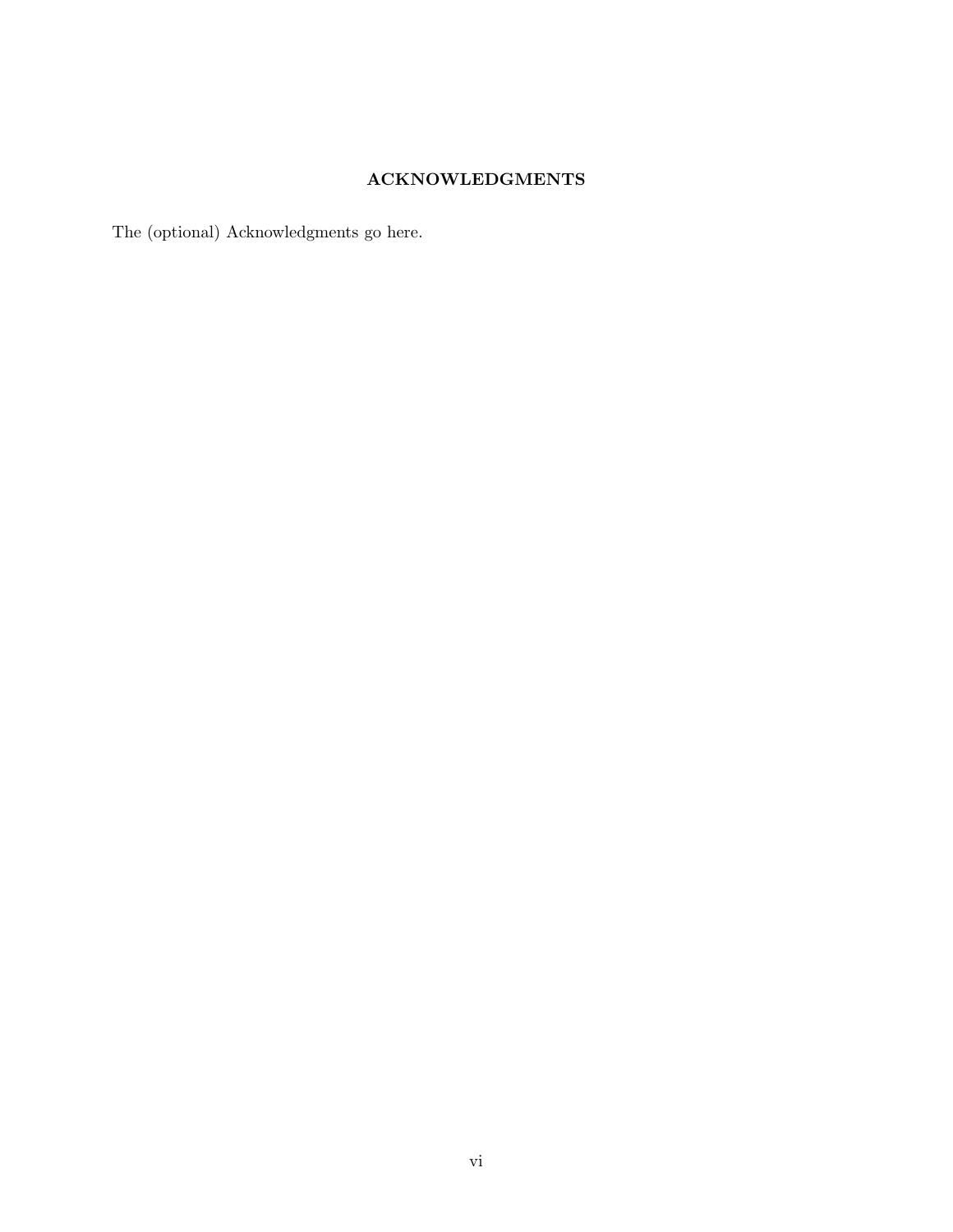### CHAPTER 1

#### FIRST CHAPTER

The material in the first chapter starts here. This is the highest level of sectioning for this LAT<sub>EX</sub> class, since it is the highest level of sectioning in the standard LATEX class report.cls (upon which this class is built). Chapters are assigned numbers starting from 1.

Note that whenever any major changes have been made to your LAT<sub>E</sub>X source file, you will probably need to compile it *twice*. The first time, LATEX will write out to auxiliary files information about references, figures, tables, chapters, sections, and the like (numbers, page numbers, captions, etc.). The second time, LATEX will read the updated information from those files and use it to make proper citation numbers, lists of figures and tables, table of contents, etc. See, for example, [1] or [2].

#### 1.1 First Section

The material in the first section goes here. This is the next level of sectioning, below chapter. Each section is assigned a number associated with the parent chapter and is listed in the Table of Contents. The first paragraph of the section is not indented; subsequent paragraphs are.<sup>1</sup>

#### 1.1.1 First subsection

The material in the first subsection goes here. This is the next level of sectioning, below section. Each subsection is assigned a number associated with the parent section and is listed in the Table of Contents. The first paragraph of the subsection is not indented; subsequent paragraphs are.

#### First subsubsection

The material in the first subsubsection goes here. This is the next level of sectioning, below subsection. Subsubsections are not assigned numbers and are not listed in the Table of Contents. The first paragraph of the subsubsection is not indented; subsequent paragraphs are.

<sup>1</sup>Footnotes look like this. I've made them one-and-a-half spacing, because single spacing looked too small to me with the already-small font size used in footnotes.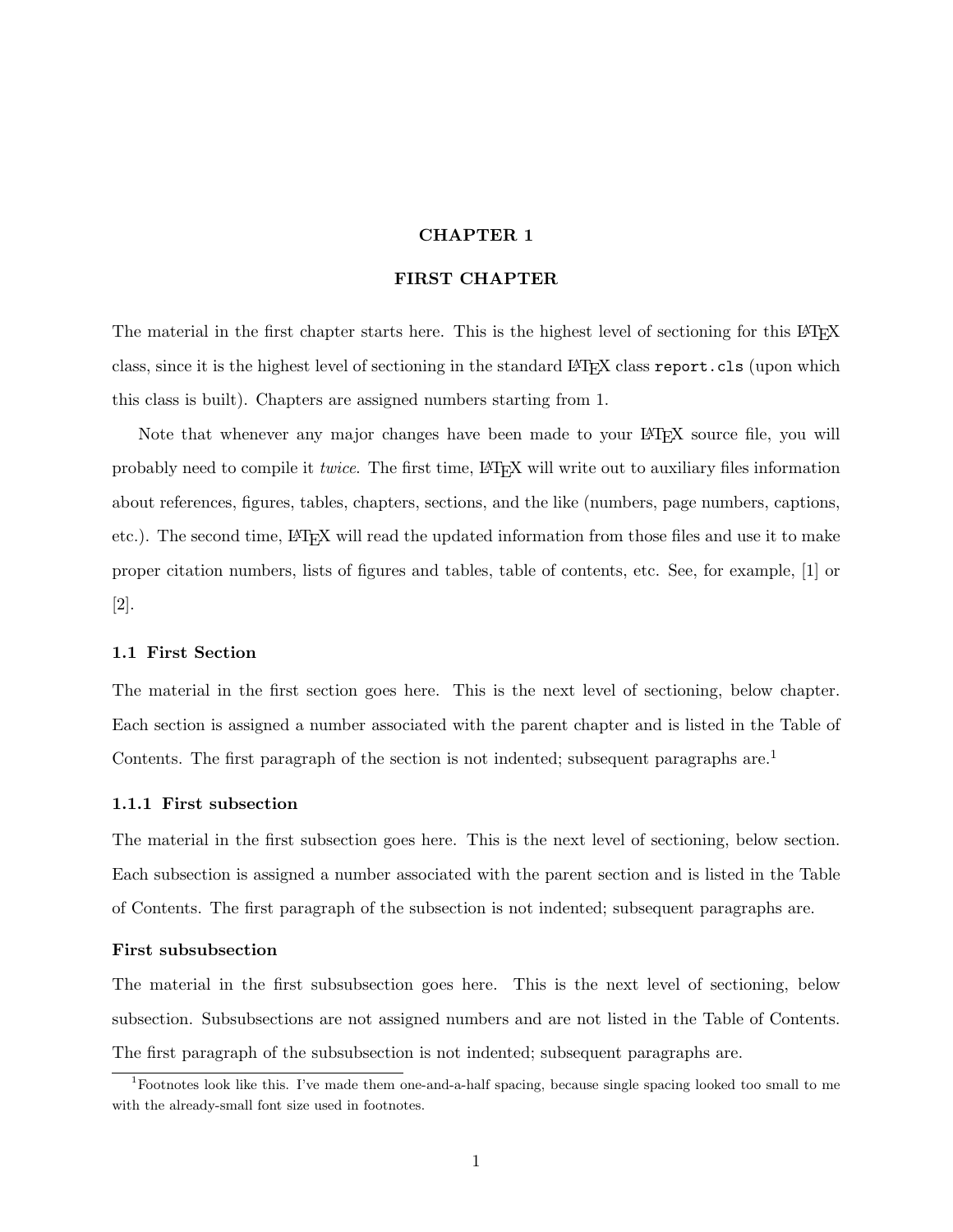First paragraph. The material in the first paragraph goes here. This is the next level of sectioning, below subsubsection. Paragraphs are not assigned numbers and are not listed in the Table of Contents. The first line of the paragraph is not indented.

First subparagraph. The material in the first subparagraph goes here. This is the next level of sectioning, below paragraph (and the lowest level of sectioning overall). Subparagrpaphs are not assigned numbers and are not listed in the Table of Contents. The first line of the subparagraph is indented.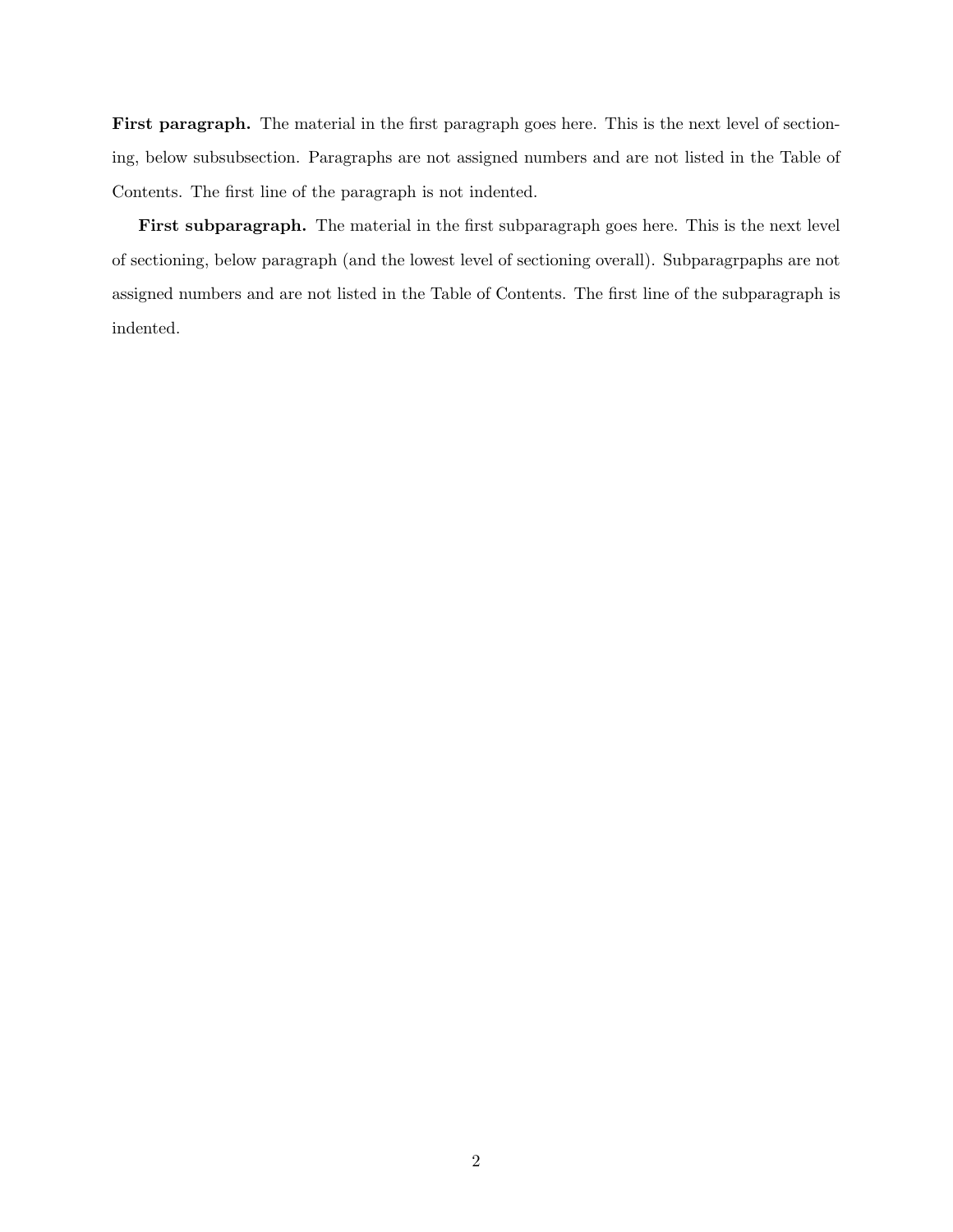### BIBLIOGRAPHY

- [1] Leslie Lamport. LATEX: A Document Preparation System. Addison-Wesley, Reading, Massachusetts, 2nd edition, 1994
- $\left[2\right]$  Frank Mittelbach and Michel Goossens. The  $\emph{BTEX}$  Companion. Addison-Wesley, Boston, 2nd edition, 2004